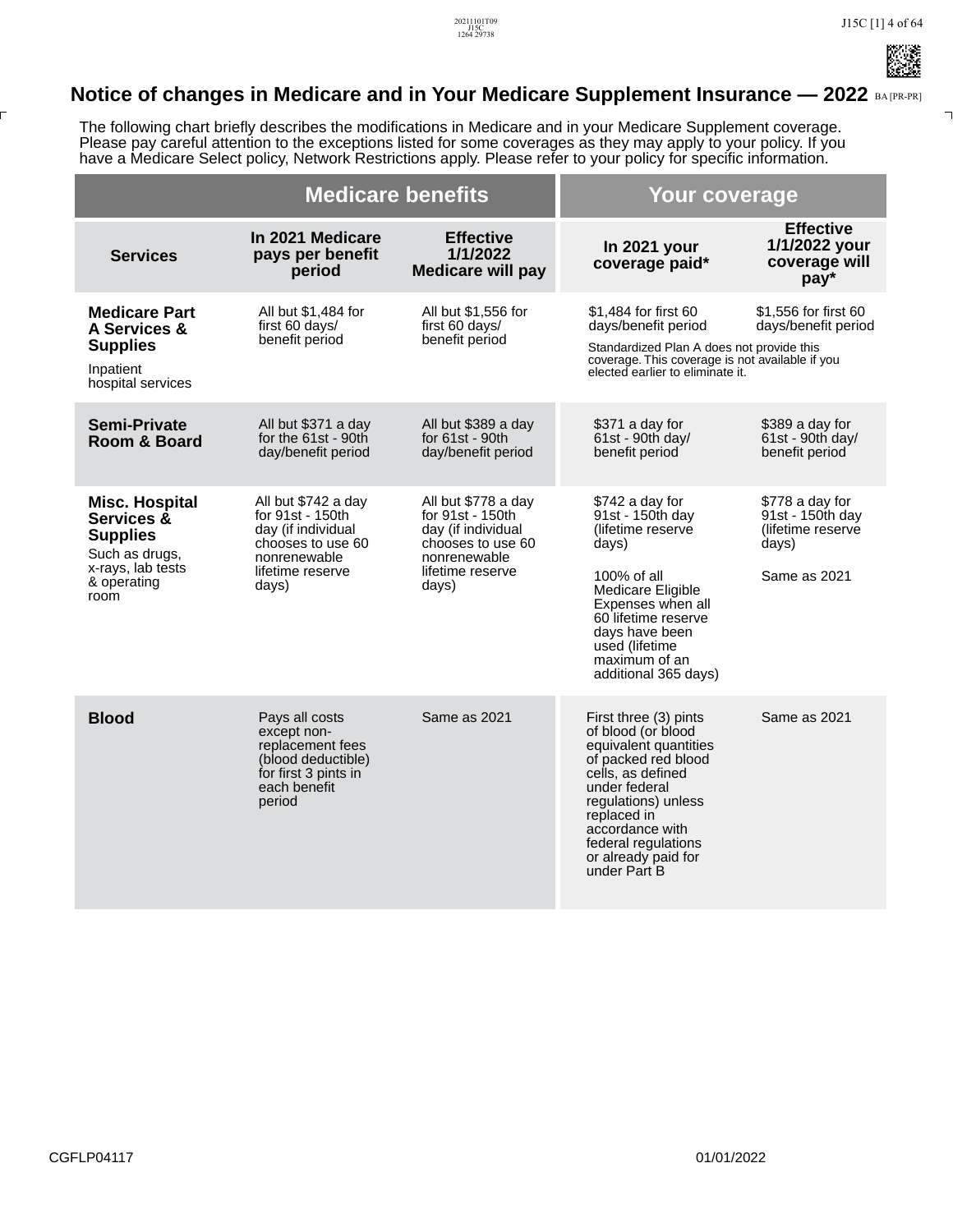|                                                          |                                                                                                           | <b>Medicare benefits</b>                                                                                  |                                                                                 | Your coverage                                                |  |
|----------------------------------------------------------|-----------------------------------------------------------------------------------------------------------|-----------------------------------------------------------------------------------------------------------|---------------------------------------------------------------------------------|--------------------------------------------------------------|--|
| <b>Services</b>                                          | In 2021 Medicare<br>pays per benefit<br>period                                                            | <b>Effective</b><br>1/1/2022<br><b>Medicare will pay</b>                                                  | In 2021 your<br>coverage paid*                                                  | <b>Effective</b><br>1/1/2022 your<br>coverage will<br>$pay*$ |  |
| <b>Skilled</b><br><b>Nursing</b><br><b>Facility Care</b> | 100% of costs for<br>first 20 days (after<br>a 3 day prior<br>hospital<br>confinement)/<br>benefit period | 100% of costs for<br>first 20 days (after<br>a 3 day prior<br>hospital<br>confinement)/<br>benefit period | Days 1-20<br>No benefit. This<br>is covered by<br>Medicare                      | Same as 2021                                                 |  |
|                                                          | All but \$185.50 for<br>21st - 100th day/<br>benefit period                                               | All but \$194.50 a<br>day for $21st - 100th$<br>day/benefit period                                        | 21st - 100th day<br>\$185.50 a day<br>Plans A & B do not provide this coverage. | 21st - 100th day<br>\$194.50 a day                           |  |
|                                                          | Beyond 100 days -<br>Nothing                                                                              | Same as 2021                                                                                              | Beyond 100 days -<br>Nothing                                                    | Same as 2021                                                 |  |

F